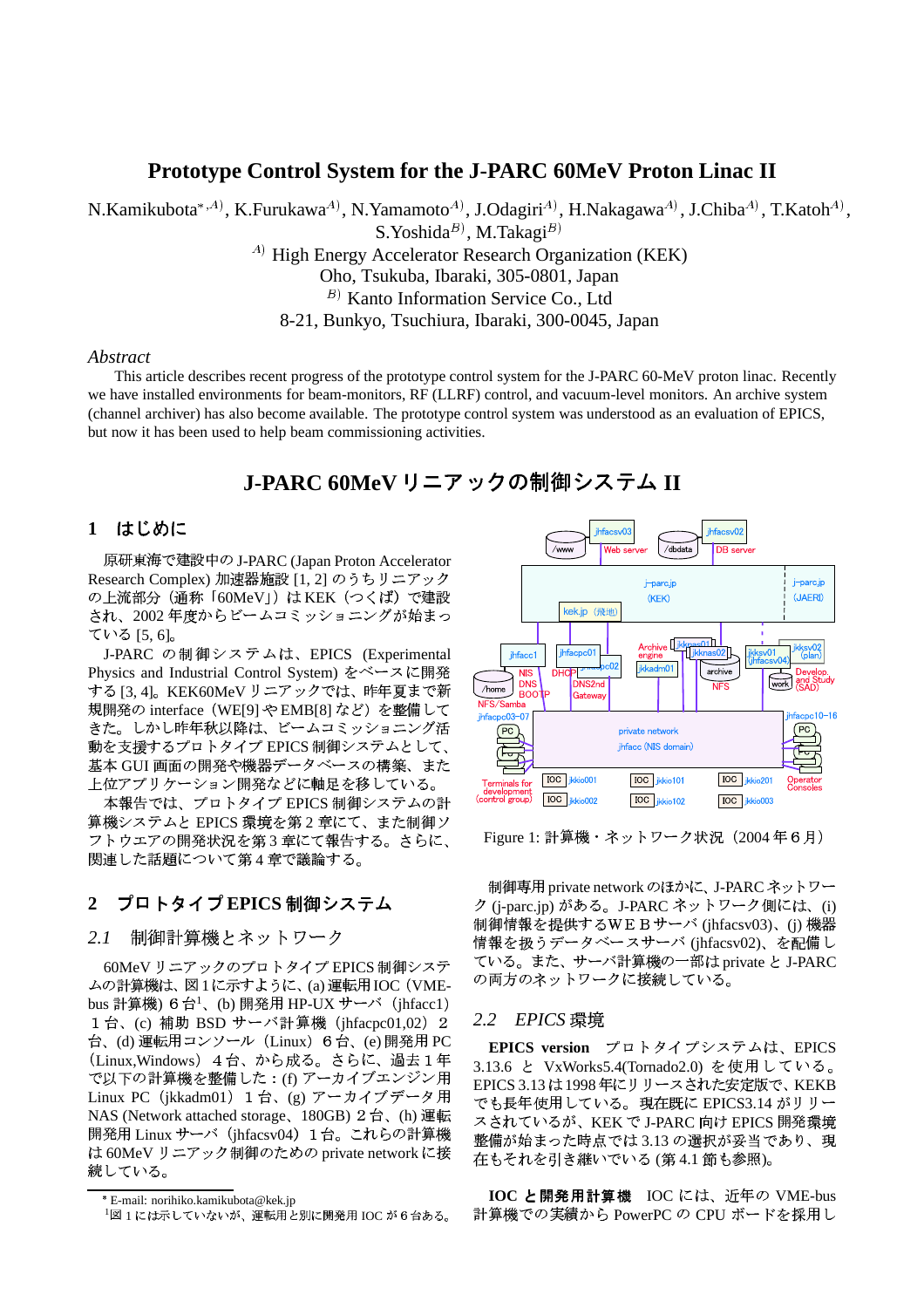た。2社の製品 (Force 6750 と Advanet7501) を比較· 検討しながら併用している。開発用 HP-UX サーバ (jhfacc1)には、VxWorks 開発環境が整備してある<sup>2</sup>ほか、 計算機システムが統合して機能するための各種サーバ (NIS,NFS,DNS,BOOTP)が動作している (図1)。

EPICS tools プロトタイプシステムには、EPICS 基 本 tool として、(a) GUI editor dm2k (MEDM) および EDM、(b) Database configration tool VDCT、などが整備 された。このうち EDM は、真空 GUI 画面の開発で初め て試験的に使用され、現在評価中である。また、KEKB 制御で使用され実績の有る上位アプリケーション開発用 script 言語環境 (c) Python、(d) SAD、が整備されている。 これらのツールや言語環境は、既に60MeVリニアック のビームコミッショニングで利用されている (3.3 章を 参照)。また、EPICS 標準アーカイブツール (e) channel archiver、も整備され、WEB で60MeV リニアックの機 器履歴が見えるようになった [12]。

### 3 60MEV リニアック機器制御の状況

#### $3.1$ Network-based Interfaces

J-PARC 制御グループの KEK 側スタッフは、PLC、 EMB (Ethernet controller)、WE7000、LAN/GPIB、など のネットワークベースの機器 Interface に興味を持ち、 以前から EPICS device support を整備してきた [7, 8]。 EPICS support NetDev (PLC と EMB) と WE7000 は、こ こ1-2年の間 60MeV リニアックで試験・評価された ことでより信頼性の高いものへと進化し、実用に耐える ものに成ってきている [10,9]。

### 3.2 機器制御の状況

現在 (2004年6月) の 60MeV リニアック機器制御の 状況を表1にまとめた。1年前と比較すると、RF(LLRF)· Monitor(SCT,FCT,BPM) · 真空、が新たに EPICS システ ムから制御・監視可能になった。イオン源、MEBT 電 源、Timing、については去年の原稿を参照されたい[8]。

DTL-Q 電源用に2社の製品が納入されてきたが、 EPICS Database と GUI(MEDM) は共通にしている。図 ??に、DTL-Q 電源の GUI 画面を示す。ここ1年は、1 社分電源(もともと制御 interface が無い仕様で製作) を EPICS 制御システムで使うための改造に力を注い だ。2004年6月、要求を満たす改造仕様決定にたどり つき、現在は改造進行中である。GUIアプリケーション (MEDM) は 2003 年8月に開発され、ビームコミッショ ニングやコンディショニングで安定に使用されている。 これらの DTL-Q 電源は、そのまま東海でも使用する。

Monitor では、WE7111(100MS/s oscilloscope) を使う 電流 (SCT) モニタ、位相モニタ (FCT)、ポジションモニ タ (BPM)、の3種類について EPICS レコード化が実現 した。3種のモニター合計で WE7111 x 30 モジュール と WE-station 4 式を使用し、また Advanet 社 CPU 2 枚 を Monitor 用に占有している。2003年10月以降改修を 重ねながら使用しているが、最近は実用上問題の無いレ Table 1: 機器制御の状況 (2004年6月)

| 機器          | Interface         | 開発      | <b>EPICS</b> | 備考       |
|-------------|-------------------|---------|--------------|----------|
|             | x 数               | 時期      | $DB+GUI$     |          |
| イオン         | PLCx1             | 1999-   | Ready        |          |
| 源           |                   | 2001    | <b>MEDM</b>  |          |
| <b>MEBT</b> | GPIBx13           | Feb.    | Ready        | LabView  |
| 電源          | EMB <sub>x6</sub> | 2003    | <b>MEDM</b>  | から移植     |
| Timing      | PLCx1             | Apr-Jul | Ready        | 東海では     |
|             |                   | 2003    | <b>MEDM</b>  | 別 system |
| DTL-Q       | EMBx77            | Aug.    | Ready        | 2社の電     |
| 電源          |                   | 2003    | <b>MEDM</b>  | 源に対応     |
| Monitor     | WEx2              | Oct.    | Ready        |          |
| -SCT        | 7111x5            | 2003    | Python       | Visual   |
| -FCT        | WEx2              | Nov.    | Ready        | Basic    |
|             | 7111x5            | 2003    | Python       | から移植     |
| -BPM        | WEx3              | Feb.    | Ready        |          |
|             | 7111x20           | 2004    | Python       |          |
| $RF-$       | PLCx1             | Apr.    | Ready        |          |
| <b>LLRF</b> | WEx1              | 2004    | <b>MEDM</b>  |          |
| 真空          | PLCx3             | Jun.    | Ready        | EDM 試験   |
|             |                   | 2004    | <b>EDM</b>   | を兼ねる     |



Figure 2: DTL-Q 電源の操作表示画面

ベルでの運転実績を重ねている。現在のDAQ-rateは5 Hz で、高速化の方法の検討を続けている。Monitor と WE の詳細は別の報告にて詳述する [11]。

RF では、LLRF (Low Level RF) も KlyPS (Klystron 電 源) も PLC を使用する。このうち LLRF (60MeV リニ アックでは PLC 1台だけ)は2004年4月に約20点の 信号が EPICS レコード化した。また、6月には位相·振 幅の波形 readback を WE7111 で取り込むことにも成功 している。

真空は、これまで PLC と専用タッチパネルの組み合 わせで監視できたが、現場にあるタッチパネルでしか真 空値を確認することが出来なかった。2004年6月、3 PLC 分 14 点の真空値が EPICS レコード化し、60MeV

<sup>&</sup>lt;sup>2</sup>jhfacc1 の HP-UX11.0 で Tornado2.0 を整備するには悶着があっ たが、紙面の都合から説明は割愛する。